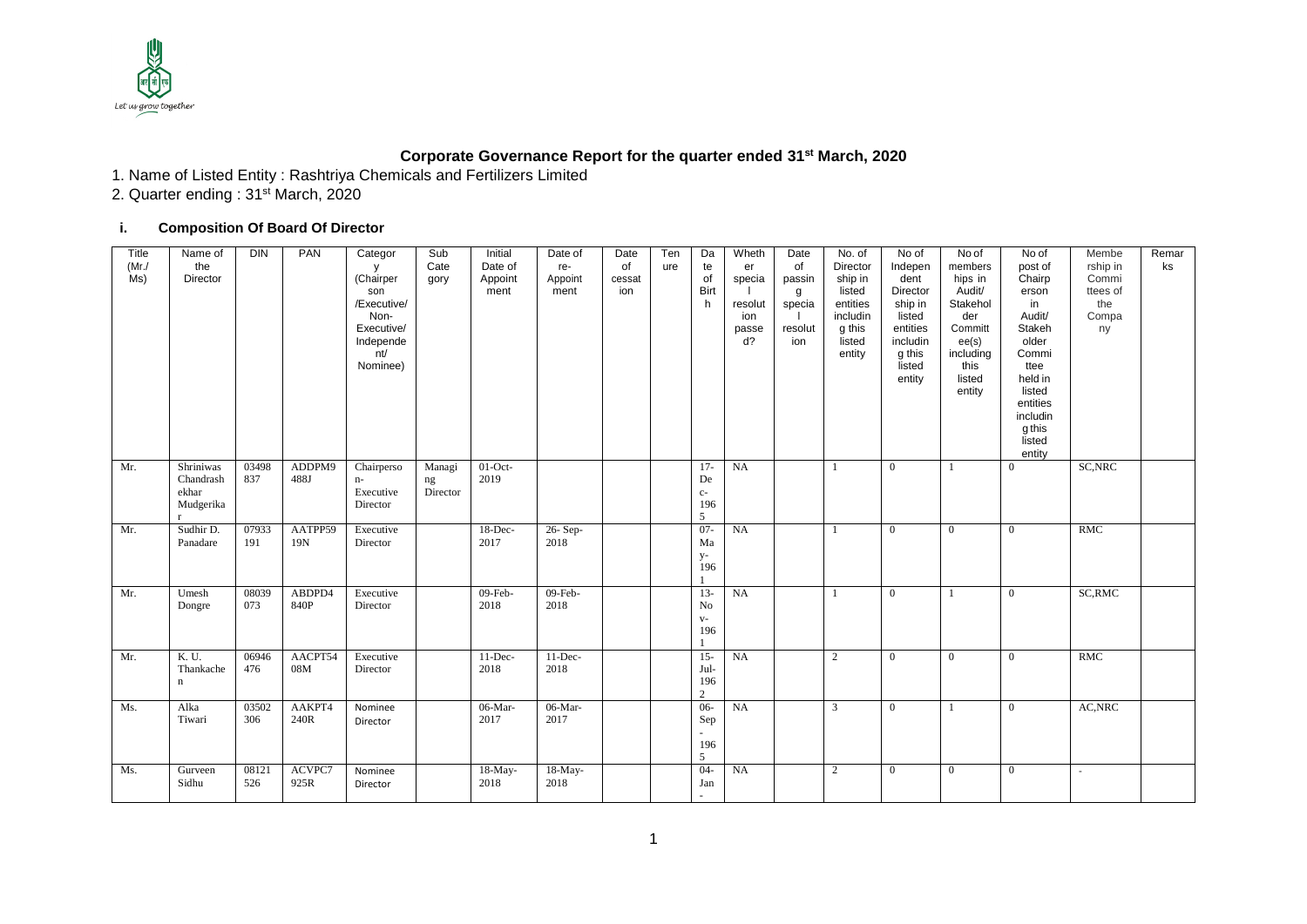

|     |                               |              |                |                          |                   |                   |                        |    | 196<br>8                                   |    |  |                |                |                  |                                                                                                                                   |
|-----|-------------------------------|--------------|----------------|--------------------------|-------------------|-------------------|------------------------|----|--------------------------------------------|----|--|----------------|----------------|------------------|-----------------------------------------------------------------------------------------------------------------------------------|
| Mr. | Suryanara<br>yana<br>Simhadri | 01951<br>750 | ANYPS86<br>13E | Independen<br>t Director | 08-Mar-<br>2017   | 08-Mar-<br>2017   | $07 -$<br>Mar-<br>2020 | 36 | $24 -$<br>Au<br>g-<br>196<br>6             | NA |  | $\overline{0}$ |                | AC, RMC, N<br>RC | Vacated<br>the<br>office of<br>Indepen<br>dent<br>Director<br>w.e.f.<br>07.03.2<br>020 due<br>to<br>complet<br>ion of<br>his term |
| Mr. | Anil<br>Kumar<br>Singh        | 08382<br>601 | AADPS70<br>78R | Independen<br>t Director | $07-Mar-$<br>2019 | $07-Mar-$<br>2019 |                        | 10 | $02 -$<br>Ap<br>$r-$<br>195<br>2           | NA |  |                | $\overline{0}$ | AC, RMC, N<br>RC |                                                                                                                                   |
| Mr. | Shambhu<br>Kumar              | 07368<br>172 | AVYPK9<br>149B | Independen<br>t Director | 07-Mar-<br>2019   | $07-Mar-$<br>2019 |                        | 10 | $04-$<br>Ma<br>y-<br>197<br>$\overline{2}$ | NA |  | $\overline{c}$ |                | AC, SC,          |                                                                                                                                   |

| Remarks<br>ompan:<br>◡◡                      |          |
|----------------------------------------------|----------|
| Whether<br>r Regular chairperson appointed   | Yes      |
| Whether<br>r Chairperson is related to MD or | No<br>__ |
| <b>CEC</b>                                   |          |

## **ii. Composition of Committees**

#### **a. Audit Committee**

| Sr. No. | Name of the Director   | Category | Chairperson/Membership | <b>Appointment Date</b> | <b>Cessation Date</b> |
|---------|------------------------|----------|------------------------|-------------------------|-----------------------|
|         | Survanaravana Simhadri | IL       | Chairperson            | 25-Apr-2017             | 07-Mar-2020           |
|         | Anil Kumar Singh       | ID       | Member                 | 16-Jul-2019             |                       |
|         | Shambhu Kumar          | ID       | Member                 | 16-Jul-2019             |                       |
|         | Alka Tiwari            | NED.ND   | Member                 | 25-Apr-2017             |                       |

| Remarks<br>omnony<br>offipany -                              |     |
|--------------------------------------------------------------|-----|
| M/he<br>າ appointed<br>Permanent<br>: chairperson<br>wnetnei | Yes |

## **b. Stakeholders Relationship Committee**

| Sr. No. | Name of the Director                | <i>Category</i> | Chairperson/Membership | <b>Appointment Date</b> | Cessation Date |
|---------|-------------------------------------|-----------------|------------------------|-------------------------|----------------|
|         | Shambhu Kumar                       | ID              | Chairperson            | 16-Jul-2019             |                |
|         | Shriniwas Chandrashekhar Mudgerikar | C & E D         | Member                 | 13-Nov-2019             |                |
|         | Umesh Dongre                        | ED              | Member                 | 09-Feb-2018             |                |

| Remarks<br>' ompany۔                                   |     |
|--------------------------------------------------------|-----|
| Whether F<br>appointed ו<br>Permanent<br>: chairperson | Yes |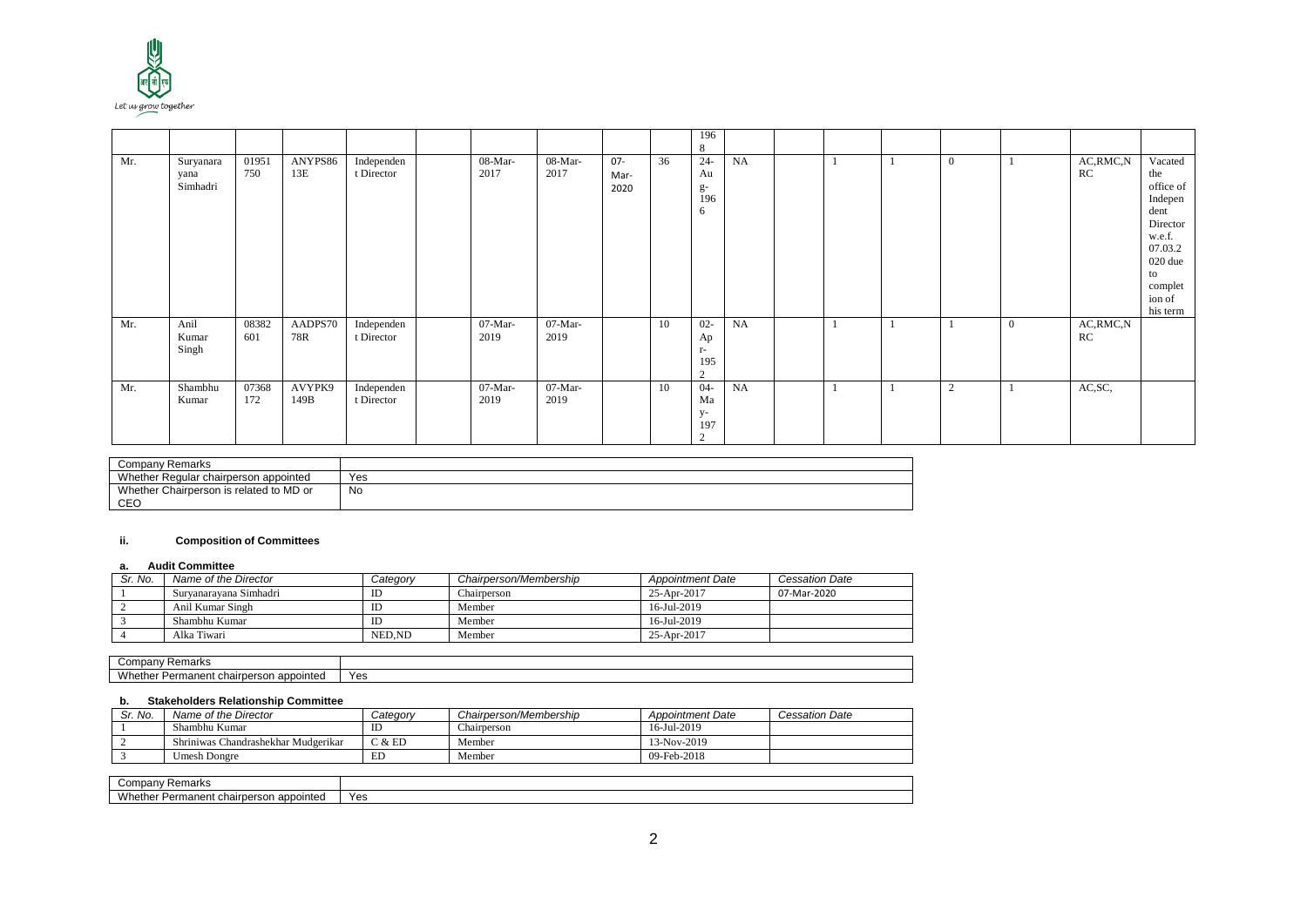

## **c. Risk Management Committee**

| Sr. No. | Name of the Director   | Category | Chairperson/Membership | <b>Appointment Date</b> | <b>Cessation Date</b> |
|---------|------------------------|----------|------------------------|-------------------------|-----------------------|
|         | <b>Umesh Dongre</b>    | ED       | Chairperson            | 18-Mar-2019             |                       |
|         | Survanaravana Simhadri | ID       | Member                 | 18-Mar-2019             | 07-Mar-2020           |
|         | K. U. Thankachen       | ED       | Member                 | 18-Mar-2019             |                       |
|         | Sudhir D. Panadare     | ED       | Member                 | 18-Mar-2019             |                       |
|         | Anil Kumar Singh       | ID       | Member                 | 18-Mar-2019             |                       |

| -<br>`omnany<br>: Remarks<br>ounpany -        |     |
|-----------------------------------------------|-----|
| Whether<br>appointed<br>Permanent chairperson | Yes |

## **d. Nomination and Remuneration Committee**

| Sr. No. | Name of the Director                | Category | Chairperson/Membership | <b>Appointment Date</b> | <b>Cessation Date</b> |
|---------|-------------------------------------|----------|------------------------|-------------------------|-----------------------|
|         | Anil Kumar Singh                    | ID       | Chairperson            | 16-Jul-2019             |                       |
|         | Survanaravana Simhadri              | ID       | Member                 | $10-Nov-2017$           | 07-Mar-2020           |
|         | Alka Tiwari                         | NED.ND   | Member                 | $09$ -Feb-2018          |                       |
|         | Shriniwas Chandrashekhar Mudgerikar | C & E D  | Member                 | 13-Nov-2019             |                       |

| ڪompanv<br><sup>.</sup> Remarks                               |     |
|---------------------------------------------------------------|-----|
| <b>Whethe</b><br>appointed<br>Permanent chall<br>ırperson<br> | Yes |

## iii. **Meeting of Board of Directors**

| Date(s) of Meeting (if any)<br>in the previous quarter | Date(s) of Meeting (if any)<br>in the relevant quarter | Whether requirement of<br>Quorum met | <b>Number of Directors</b><br>present | <b>Number of Independent Directors</b><br>present |
|--------------------------------------------------------|--------------------------------------------------------|--------------------------------------|---------------------------------------|---------------------------------------------------|
| 13-Nov-2019                                            | 05-Jan-2020                                            | Yes                                  |                                       |                                                   |
|                                                        | 11-Feb-2020                                            | Yes                                  |                                       |                                                   |
|                                                        | 05-Mar-2020                                            | Yes                                  |                                       |                                                   |
|                                                        |                                                        | Yes                                  |                                       |                                                   |

| Compan <sup>.</sup><br>Remarks                                  |    |
|-----------------------------------------------------------------|----|
| consecutive<br>Maximum qap<br>∵between an س<br>' two<br>$\cdot$ | 52 |
| number of days                                                  |    |

## iv. **Meeting of Committees**

| Name of the Committee            | Date(s) of meeting<br>during of the committee<br>in the previous quarter | Date(s) of meeting of<br>the committee in the<br>relevant quarter | Whether<br>requirement of<br>Quorum met<br>(Yes/No) | Number of<br><b>Directors</b><br>present | Number of independent<br>directors present |
|----------------------------------|--------------------------------------------------------------------------|-------------------------------------------------------------------|-----------------------------------------------------|------------------------------------------|--------------------------------------------|
| <b>Audit Committee</b>           | 13-Nov-2019                                                              | 05-Jan-2020                                                       | Yes                                                 |                                          |                                            |
| <b>Audit Committee</b>           |                                                                          | 11-Feb-2020                                                       | Yes                                                 |                                          |                                            |
| Nomination & Remuneration        | $18-Oct-2019$                                                            | 11-Feb-2020                                                       | Yes                                                 |                                          |                                            |
| Committee                        |                                                                          |                                                                   |                                                     |                                          |                                            |
| Stakeholders Relationship        | $13-Nov-2019$                                                            | 05-Mar-2020                                                       | Yes                                                 |                                          |                                            |
| Committee                        |                                                                          |                                                                   |                                                     |                                          |                                            |
| <b>Risk Management Committee</b> |                                                                          | 30-Mar-2020                                                       | Yes                                                 |                                          |                                            |

| Company Remarks                         |               |
|-----------------------------------------|---------------|
| Maximum gap between any two consecutive | -52<br>$\sim$ |
| (in number of days) [Only for Audit     |               |
| Committeel                              |               |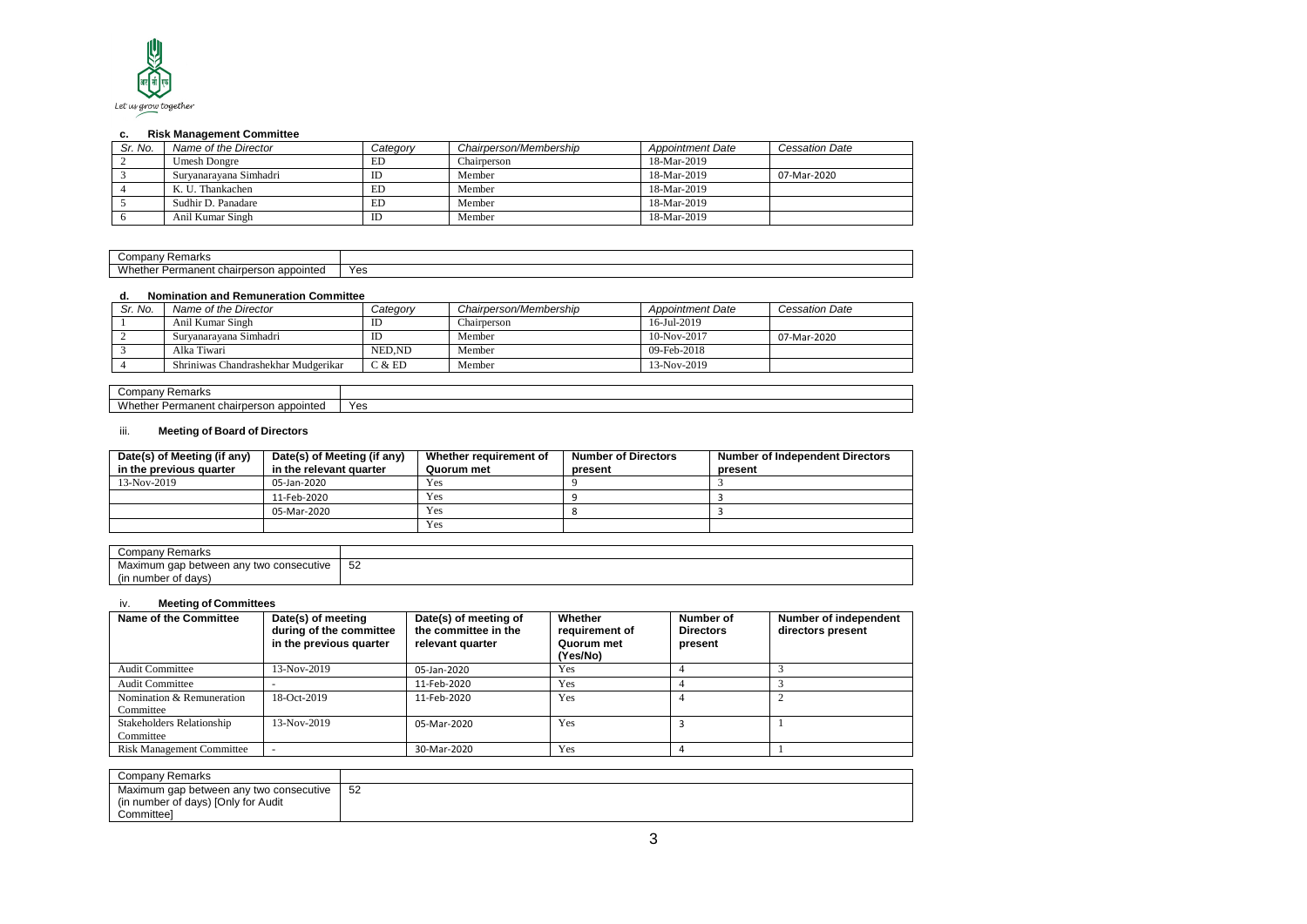

#### v. **Related Party Transactions**

| <b>Subiect</b>                                                                                            | <b>Compliance status</b><br>(Yes/No/NA) | Remark |
|-----------------------------------------------------------------------------------------------------------|-----------------------------------------|--------|
| Whether prior approval of audit committee obtained                                                        | Not Applicable                          |        |
| Whether shareholder approval obtained for material RPT                                                    | Not Applicable                          |        |
| Whether details of RPT entered into pursuant to omnibus approval have been<br>reviewed by Audit Committee | Not Applicable                          |        |

| Disclosure of notes on related party    |  |
|-----------------------------------------|--|
| transactions and Disclosure of notes of |  |
| material related party transactions     |  |

#### **VI. Affirmations**

- 1. The composition of Board of Directors is in terms of SEBI (Listing obligations and disclosure requirements) Regulations, 2015. **No**
- 2. The composition of the following committees is in terms of SEBI(Listing obligations and disclosure requirements) Regulations, 2015
	- a. Audit Committee **Yes**
	- b. Nomination & remuneration committee **Yes**
	- c. Stakeholders relationship committee **Yes**
	- d. Risk management committee (applicable to the top 100 listed entities) **- Yes**
- 3. The committee members have been made aware of their powers, role and responsibilities as specified in SEBI (Listing obligations and disclosure requirements) Regulations, 2015. **- Yes**
- 4. The meetings of the board of directors and the above committees have been conducted in the manner as specified in SEBI (Listing obligations and disclosure requirements) Regulations, 2015.**- Yes**
- 5. a. This report and/or the report submitted in the previous quarter has been placed before Board of Directors. **- Yes** b. Any comments/observations/advice of Board of Directors may be mentioned here:

**The strength of the Board of Directors was 8 as on 31st March, 2020, comprising of 4 Executive Directors (Including Chairman), 2 Non-Executive Directors and 2 Independent Directors. RCF is not able to comply with the requirement of 50% Independent Directors on its Board being Government Company under the administrative control of the Ministry of Chemicals and Fertilizers, the Directors are appointed by the Government. Company has been continuously following up with the Government for appointment of Independent Directors and it is given to understand that the Government is in the process of appointing requisite number of Independent Directors including one-woman director.**

| Name        | Jai Bhagwan Sharma                                |
|-------------|---------------------------------------------------|
| Designation | <b>Company Secretary &amp; Compliance Officer</b> |

**16th April, 2020**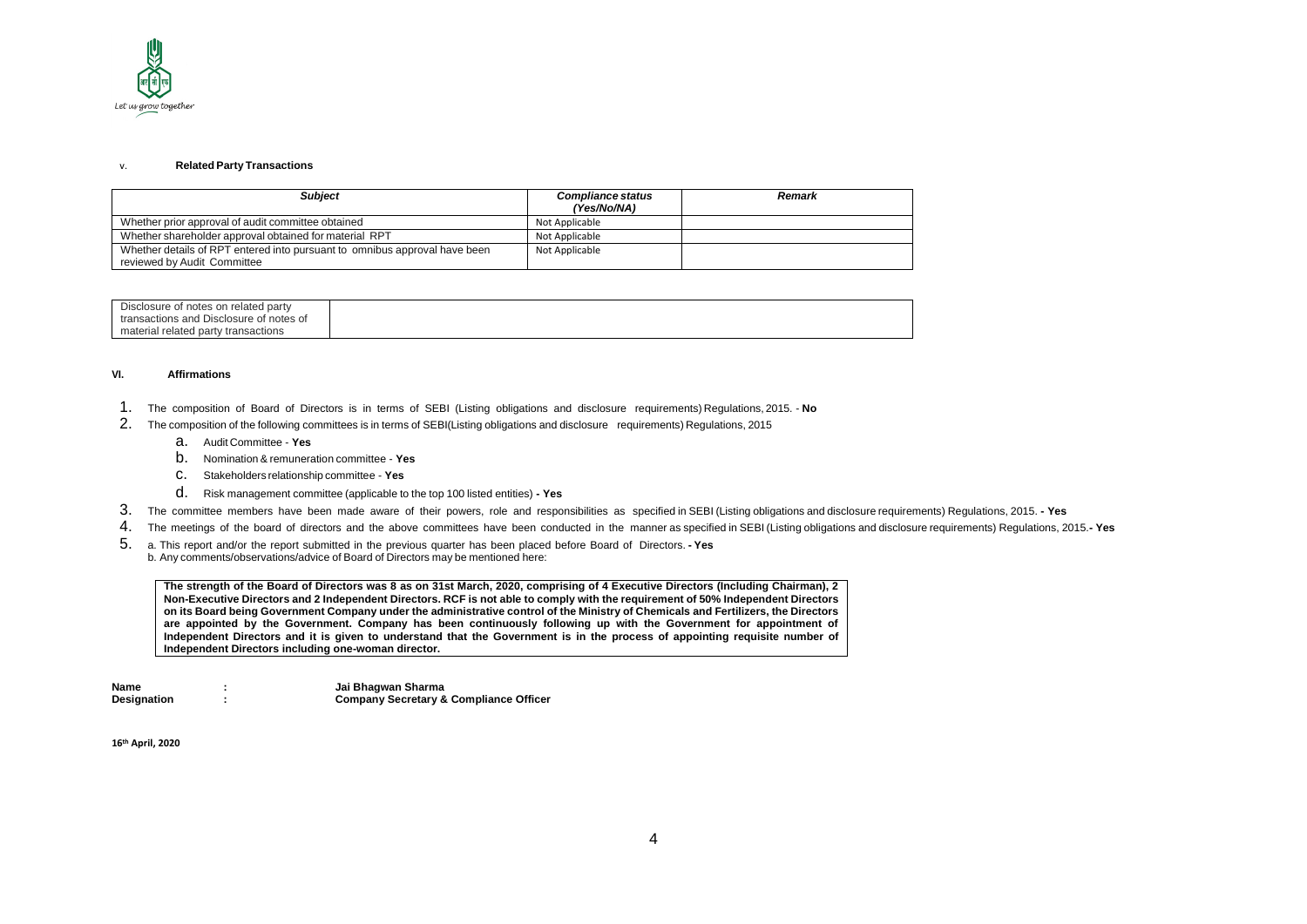

# **RASHTRIYA CHEMICALS AND FERTILIZERS LIMITED**

# **Corporate Governance Report for the financial year 2019-20**

|                                                                                                                                                                                                 | <b>Compliance</b>     |                       | Website        |
|-------------------------------------------------------------------------------------------------------------------------------------------------------------------------------------------------|-----------------------|-----------------------|----------------|
| ltem                                                                                                                                                                                            | status<br>(Yes/No/NA) | Compa<br>ny<br>Remark |                |
| As per regulation 46(2) of the LODR:                                                                                                                                                            |                       |                       |                |
| Details of business                                                                                                                                                                             | Yes                   |                       | www.rcfltd.com |
| Terms and conditions of appointment of independent<br>directors                                                                                                                                 | Yes                   |                       | www.rcfltd.com |
| Composition of various committees of board of directors                                                                                                                                         | Yes                   |                       | www.rcfltd.com |
| Code of conduct of board of directors and senior<br>management personnel                                                                                                                        | Yes                   |                       | www.rcfltd.com |
| Details of establishment of vigil mechanism/ Whistle Blower<br>policy                                                                                                                           | Yes                   |                       | www.rcfltd.com |
| Criteria of making payments to non-executive directors                                                                                                                                          | Yes                   |                       | www.rcfltd.com |
| Policy on dealing with related party transactions                                                                                                                                               | Yes                   |                       | www.rcfltd.com |
| Policy for determining 'material' subsidiaries                                                                                                                                                  | Yes                   |                       | www.rcfltd.com |
| Details of familiarization programs imparted to independent<br>directors                                                                                                                        | Yes                   |                       | www.rcfltd.com |
| Email address for grievance redressal and other relevant<br>details entity who are responsible for assisting and handling<br>investor grievances                                                | Yes                   |                       | www.rcfltd.com |
| Contact information of the designated officials of the listed<br>entity who are responsible for assisting and handling investor<br>grievances other relevant details                            | Yes                   |                       | www.rcfltd.com |
| <b>Financial results</b>                                                                                                                                                                        | Yes                   |                       | www.rcfltd.com |
| Shareholding pattern                                                                                                                                                                            | Yes                   |                       | www.rcfltd.com |
| Details of agreements entered into with the media companies<br>and/or their associates                                                                                                          | Yes                   |                       | www.rcfltd.com |
| Schedule of analyst or institutional investor meet and<br>presentations made by the listed entity to analysts or<br>institutional investors simultaneously with submission to stock<br>exchange | Yes                   |                       | www.rcfltd.com |
| New name and the old name of the listed entity                                                                                                                                                  | Not Applicable        |                       |                |
| Advertisements as per regulation 47 (1)                                                                                                                                                         | Yes                   |                       | www.rcfltd.com |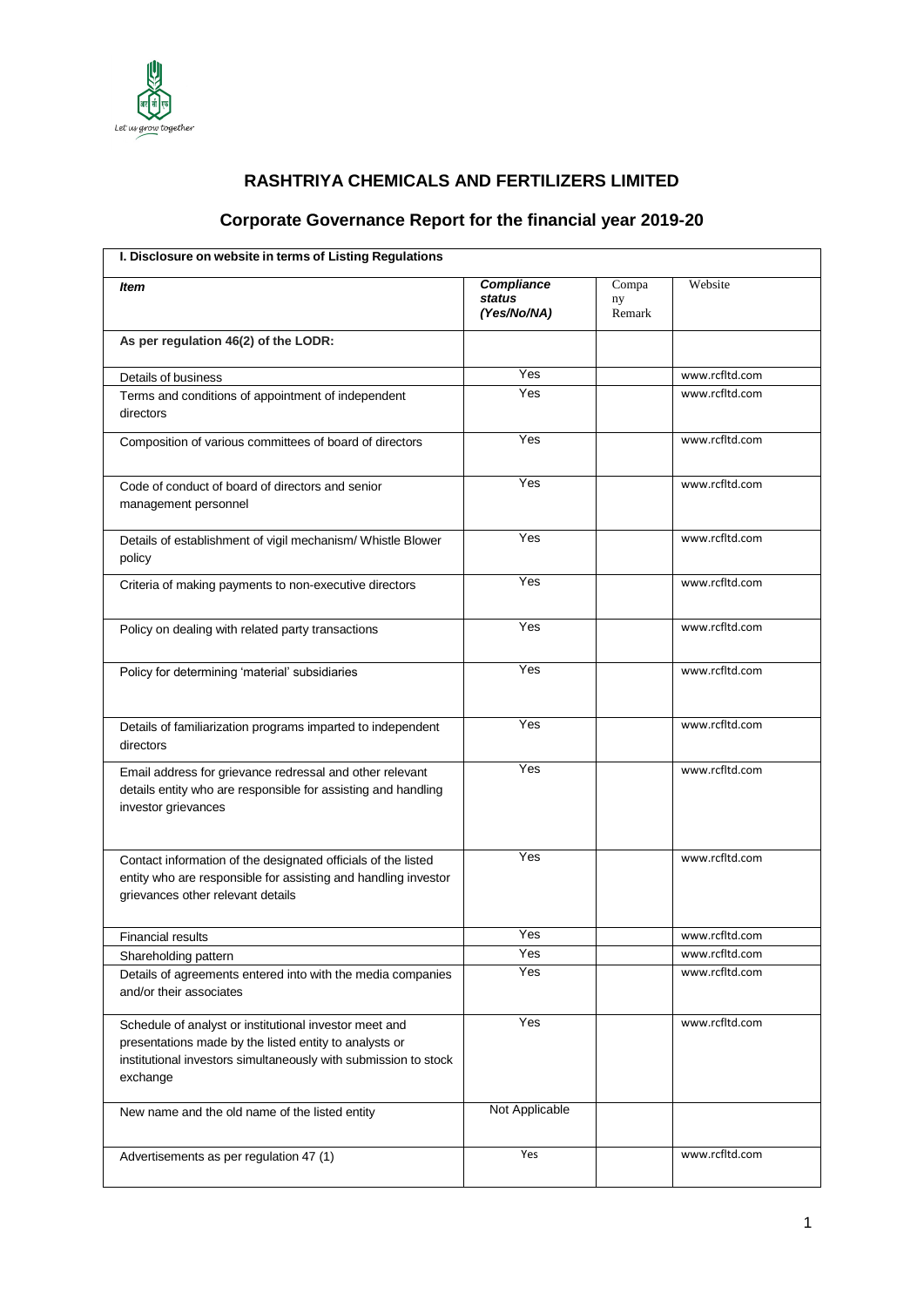

| Credit rating or revision in credit rating obtained by the entity<br>for all its outstanding instruments obtained        | Yes            | www.rcfltd.com |
|--------------------------------------------------------------------------------------------------------------------------|----------------|----------------|
| Separate audited financial statements of each subsidiary of<br>the listed entity in respect of a relevant financial year | Not Applicable |                |
| As per other regulations of the LODR:                                                                                    |                |                |
| Whether company has provided information under separate<br>section on its website as per Regulation 46(2)                | <b>Yes</b>     | www.rcfltd.com |
| Materiality Policy as per Regulation 30                                                                                  | Yes            | www.rcfltd.com |
| Dividend Distribution policy as per Regulation 43A (as<br>applicable)                                                    | Yes            | www.rcfltd.com |
| It is certified that these contents on the website of the listed<br>entity are correct.                                  | Yes            | www.rcfltd.com |

| <b>Il Annual Affirmations</b>                                                                                           |                                    |                                            |                                                                                                                                                                                                                                                                                                                                                                                                                                                                                                                                                                                                                                                                                                                                                                                                                             |
|-------------------------------------------------------------------------------------------------------------------------|------------------------------------|--------------------------------------------|-----------------------------------------------------------------------------------------------------------------------------------------------------------------------------------------------------------------------------------------------------------------------------------------------------------------------------------------------------------------------------------------------------------------------------------------------------------------------------------------------------------------------------------------------------------------------------------------------------------------------------------------------------------------------------------------------------------------------------------------------------------------------------------------------------------------------------|
| <b>Particulars</b>                                                                                                      | <b>Regulation</b><br><b>Number</b> | Compliance<br><b>status</b><br>(Yes/No/NA) | Company Remark                                                                                                                                                                                                                                                                                                                                                                                                                                                                                                                                                                                                                                                                                                                                                                                                              |
| Independent director(s) have been appointed in<br>terms of specified criteria of 'independence'<br>and/or 'eligibility' | $16(1)(b)$ & $25(6)$               | Yes                                        |                                                                                                                                                                                                                                                                                                                                                                                                                                                                                                                                                                                                                                                                                                                                                                                                                             |
| <b>Board composition</b>                                                                                                | $17(1), 17(1A)$ &<br>17(1B)        | No                                         | <b>No</b><br>The strength of the Board<br>of Directors was 8 as on 31st<br>March, 2020 comprising of 4<br>Executive<br><b>Directors</b><br>(Including Chairman), 2 Non-<br>Executive Directors and 2<br>Independent Directors. RCF<br>has not been able to comply<br>with the requirement of<br>50% Independent Directors<br>on its Board as it being a<br>Government<br>Company<br>under the administrative<br>control of the Ministry of<br>Chemicals and Fertilizers,<br>the Directors are appointed<br>by<br>the<br>Government.<br>Company<br>has<br>been<br>continuously following up<br>with the Government for<br>appointment<br>of<br>Independent Directors and<br>it is given to understand that<br>the Government is in the<br>of<br>process<br>appointing<br>requisite<br>number<br>of<br>Independent Directors. |
| Meeting of Board of directors                                                                                           | 17(2)                              | Yes                                        |                                                                                                                                                                                                                                                                                                                                                                                                                                                                                                                                                                                                                                                                                                                                                                                                                             |
| Quorum of Board meeting                                                                                                 | 17(2A)                             | Yes                                        |                                                                                                                                                                                                                                                                                                                                                                                                                                                                                                                                                                                                                                                                                                                                                                                                                             |
| Review of Compliance Reports                                                                                            | 17(3)                              | Yes                                        |                                                                                                                                                                                                                                                                                                                                                                                                                                                                                                                                                                                                                                                                                                                                                                                                                             |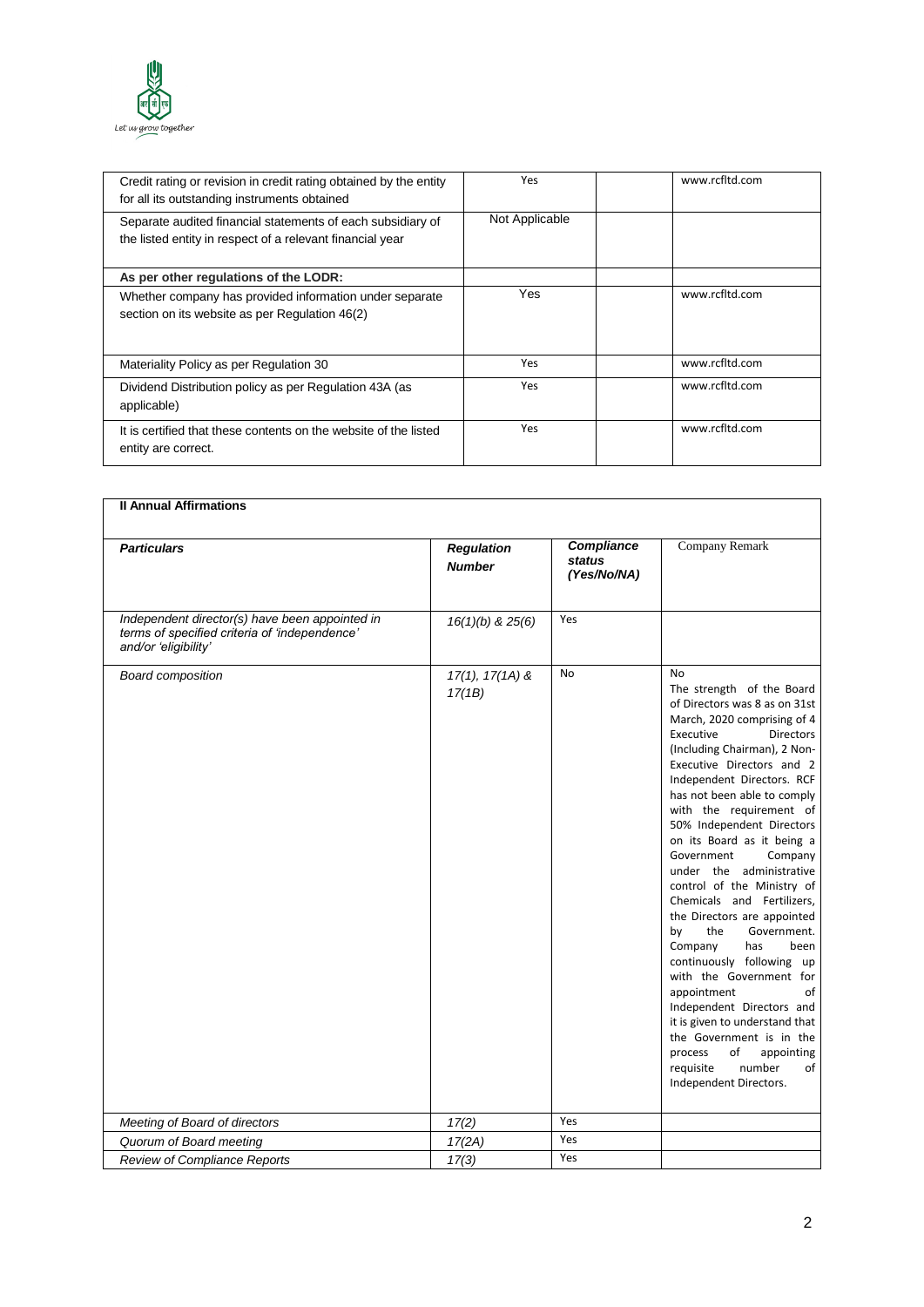

| Plans for orderly succession for<br>appointments                                                                        | 17(4)                                          | Yes            |  |
|-------------------------------------------------------------------------------------------------------------------------|------------------------------------------------|----------------|--|
| Code of Conduct                                                                                                         | 17(5)                                          | Yes            |  |
| Fees/compensation                                                                                                       | 17(6)                                          | Yes            |  |
| Minimum Information                                                                                                     | 17(7)                                          | Yes            |  |
| Compliance Certificate                                                                                                  | 17(8)                                          | Yes            |  |
| Risk Assessment & Management                                                                                            | 17(9)                                          | Yes            |  |
| Performance Evaluation of Independent<br><b>Directors</b>                                                               | 17(10)                                         | Yes            |  |
| Recommendation of Board                                                                                                 | 17(11)                                         | Yes            |  |
| Maximum number of directorship                                                                                          | 17A                                            | Yes            |  |
| <b>Composition of Audit Committee</b>                                                                                   | 18(1)                                          | Yes            |  |
| <b>Meeting of Audit Committee</b>                                                                                       | 18(2)                                          | Yes            |  |
| Composition of nomination & remuneration                                                                                | $19(1)$ & (2)                                  | Yes            |  |
| committee                                                                                                               |                                                |                |  |
| Quorum of Nomination and Remuneration<br>Committee meeting                                                              | 19(2A)                                         | Yes            |  |
| Meeting of nomination & remuneration<br>committee                                                                       | 19(3A)                                         | Yes            |  |
| <b>Composition of Stakeholder Relationship</b><br>Committee                                                             | 20(1), 20(2)<br>and $20(2A)$                   | Yes            |  |
| Meeting of stakeholder relationship committee                                                                           | 20(3A)                                         | Yes            |  |
| Composition and role of risk management<br>committee                                                                    | 21(1), (2), (3)<br>, (4)                       | Yes            |  |
| Meeting of Risk Management Committee                                                                                    | 22                                             | Yes            |  |
| Vigil Mechanism                                                                                                         | 22                                             | Yes            |  |
| Policy for related party Transaction                                                                                    | 23(1), (1A), (<br>$5$ , $(6)$ , $(7)$ &<br>(8) | Yes            |  |
| Prior or Omnibus approval of Audit Committee<br>for all related party transactions                                      | 23(2), (3)                                     | Not Applicable |  |
| Approval for material related party transactions                                                                        | 23(4)                                          | Not Applicable |  |
| Disclosure of related party transactions on<br>consolidated basis                                                       | 23(9)                                          | Yes            |  |
| Composition of Board of Directors of unlisted<br>material Subsidiary                                                    | 24(1)                                          | Not Applicable |  |
| Other Corporate Governance requirements with<br>respect to subsidiary of listed entity                                  | 24(2), (3), (4)<br>$(5)$ & $(6)$               | Not Applicable |  |
| Annual Secretarial Compliance Report                                                                                    | 24(A)                                          | Yes            |  |
| Alternate Director to Independent Director                                                                              | 25(1)                                          | Not Applicable |  |
| <b>Maximum Tenure</b>                                                                                                   | 25(2)                                          | Yes            |  |
| Meeting of independent directors                                                                                        | $25(3)$ & $(4)$                                | Yes            |  |
| Familiarization of independent directors                                                                                | 25(7)                                          | Yes            |  |
| Declaration from Independent Director                                                                                   | $25(8)$ & $(9)$                                | Yes            |  |
| D & O Insurance for Independent Directors                                                                               | 25(10)                                         | Yes            |  |
| Memberships in Committees                                                                                               | 26(1)                                          | Yes            |  |
| Affirmation with compliance to code of conduct<br>from members of Board of Directors and Senior<br>management personnel | 26(3)                                          | Yes            |  |